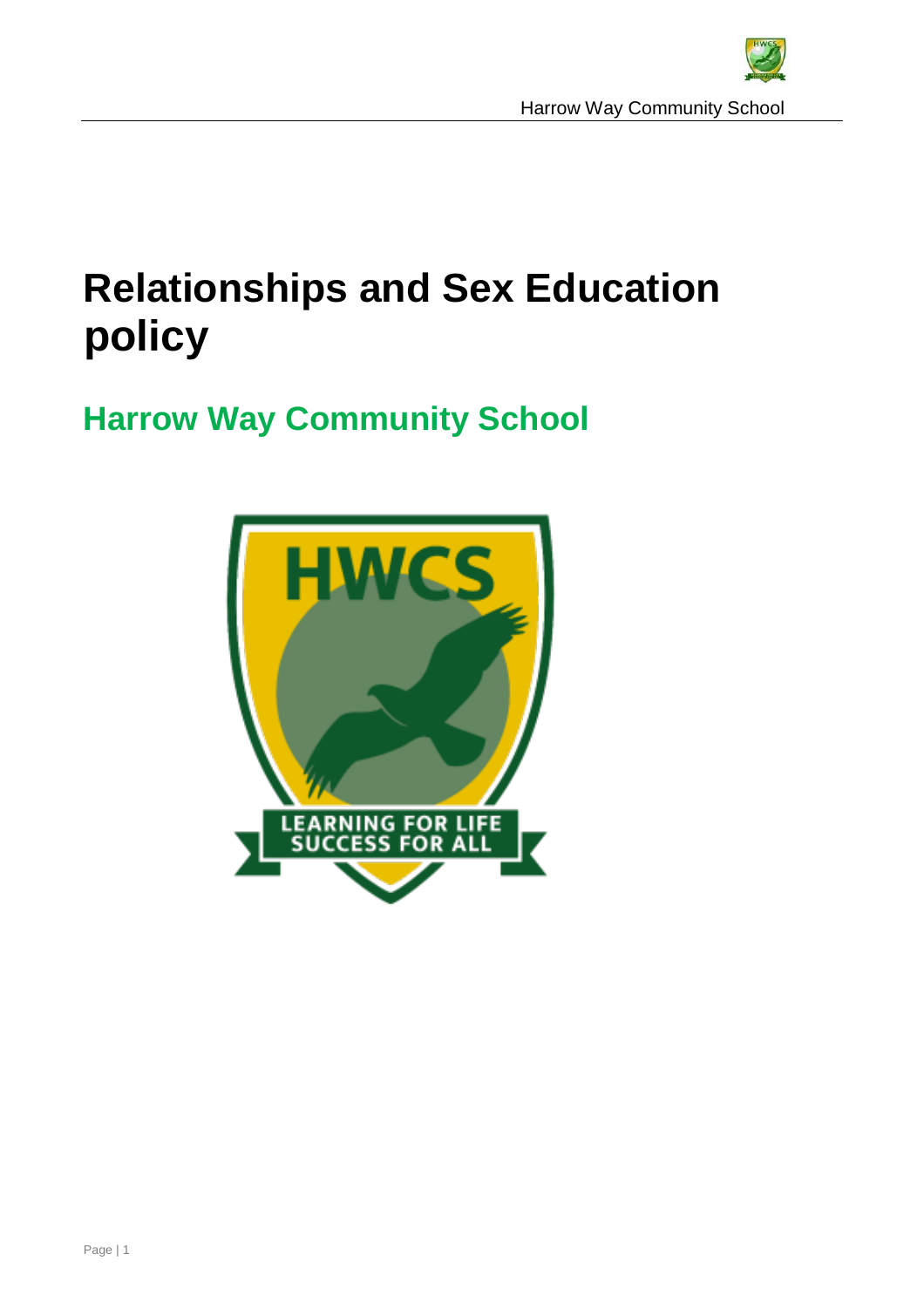

## **Contents**

<span id="page-1-0"></span>

| 1. Aims                                                           | 3              |
|-------------------------------------------------------------------|----------------|
| 2. Statutory requirements                                         | 3              |
| 3. Policy development                                             | 3              |
| 4. Definition                                                     | 3              |
| 5. Curriculum                                                     | 4              |
| 6. Delivery of RSE                                                | 4              |
| 7. Roles and responsibilities                                     | $\overline{4}$ |
| 8. Parents' right to withdraw                                     | 5              |
| 9. Training                                                       | 5              |
| 10. Monitoring arrangements                                       | 5              |
| Appendix 1: Curriculum map                                        | 6              |
| Appendix 2: By the end of primary school students should know     | 12             |
| Appendix 3: Parent form: withdrawal from sex education within RSE | 15             |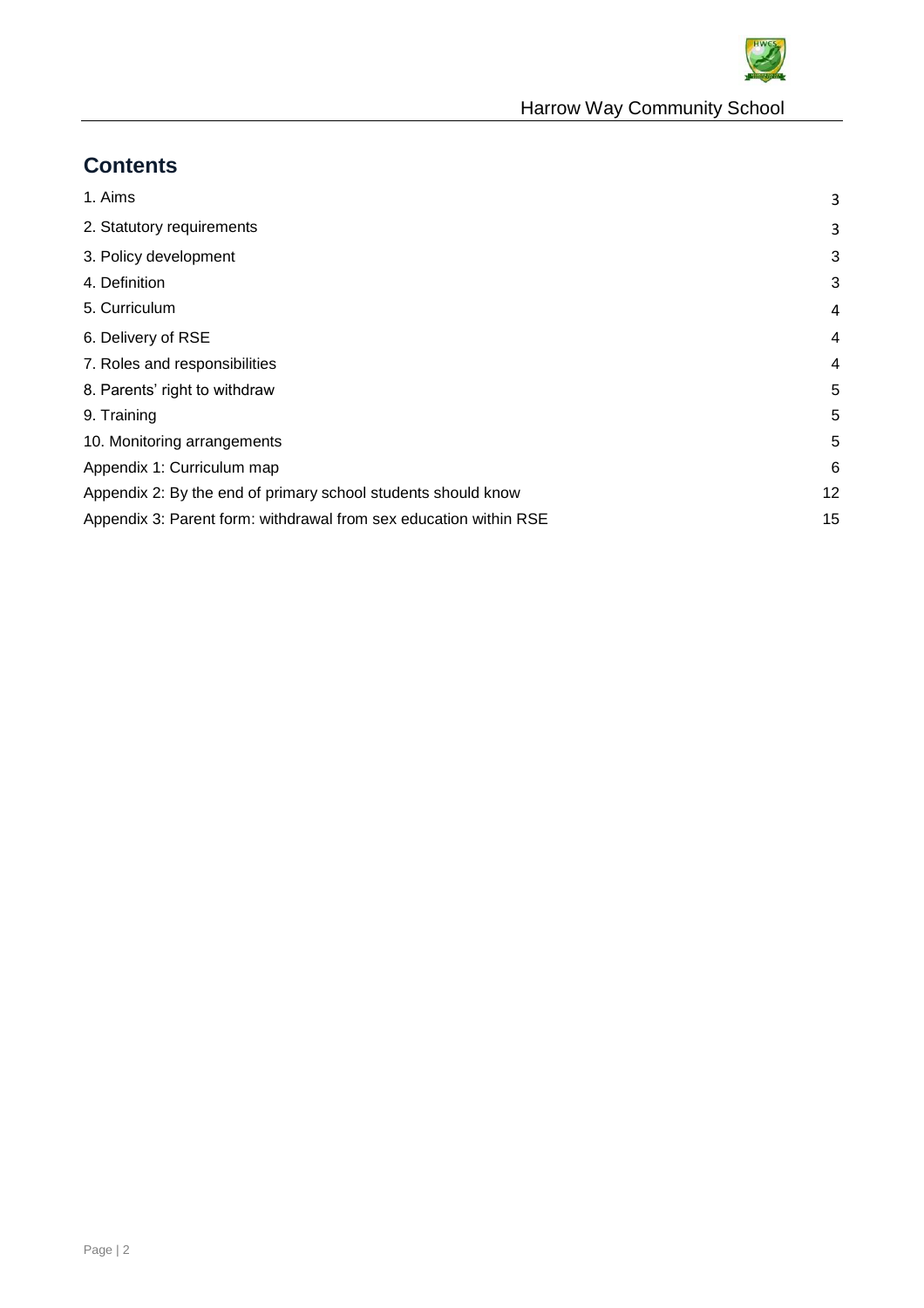

## **1. Aims**

The aims of relationships and sex education (RSE) at our school are to:

- Provide a framework in which sensitive discussions can take place
- Prepare students for puberty, and give them an understanding of sexual development and the

importance of health and hygiene

- Help students develop feelings of self-respect, confidence and empathy
- Create a positive culture around issues of sexuality and relationships
- Teach students the correct vocabulary to describe themselves and their bodies

### <span id="page-2-0"></span>**2. Statutory requirements**

As a maintained secondary school we must provide RSE to all students as per the [Children and Social work](http://www.legislation.gov.uk/ukpga/2017/16/section/34/enacted)  [act 2017.](http://www.legislation.gov.uk/ukpga/2017/16/section/34/enacted)

In teaching RSE, we must have regard to [guidance](https://www.gov.uk/government/consultations/relationships-and-sex-education-and-health-education) issued by the secretary of state as outlined in section 403 of the [Education Act 1996.](http://www.legislation.gov.uk/ukpga/1996/56/contents)

## **3. Policy development**

This policy has been developed in consultation with staff, students and parents. The consultation and policy development process involved the following steps:

- 1. Review a member of staff pulled together all relevant information including relevant national and local guidance
- 2. Staff consultation Key staff were given the opportunity to look at the policy and make recommendations
- 3. Parent/stakeholder consultation a group of parents were invited to review the policy
- 4. Student consultation we investigated what exactly students want from their RSE through a student voice activity
- 5. Ratification once amendments were made, the policy was shared with governors and ratified

## **4. Definition**

RSE is about the emotional, social and cultural development of students, and involves learning about relationships, sexual health, sexuality, healthy lifestyles, diversity and personal identity.

RSE involves a combination of sharing information, and exploring issues and values.

<span id="page-2-1"></span>RSE is not about the promotion of sexual activity.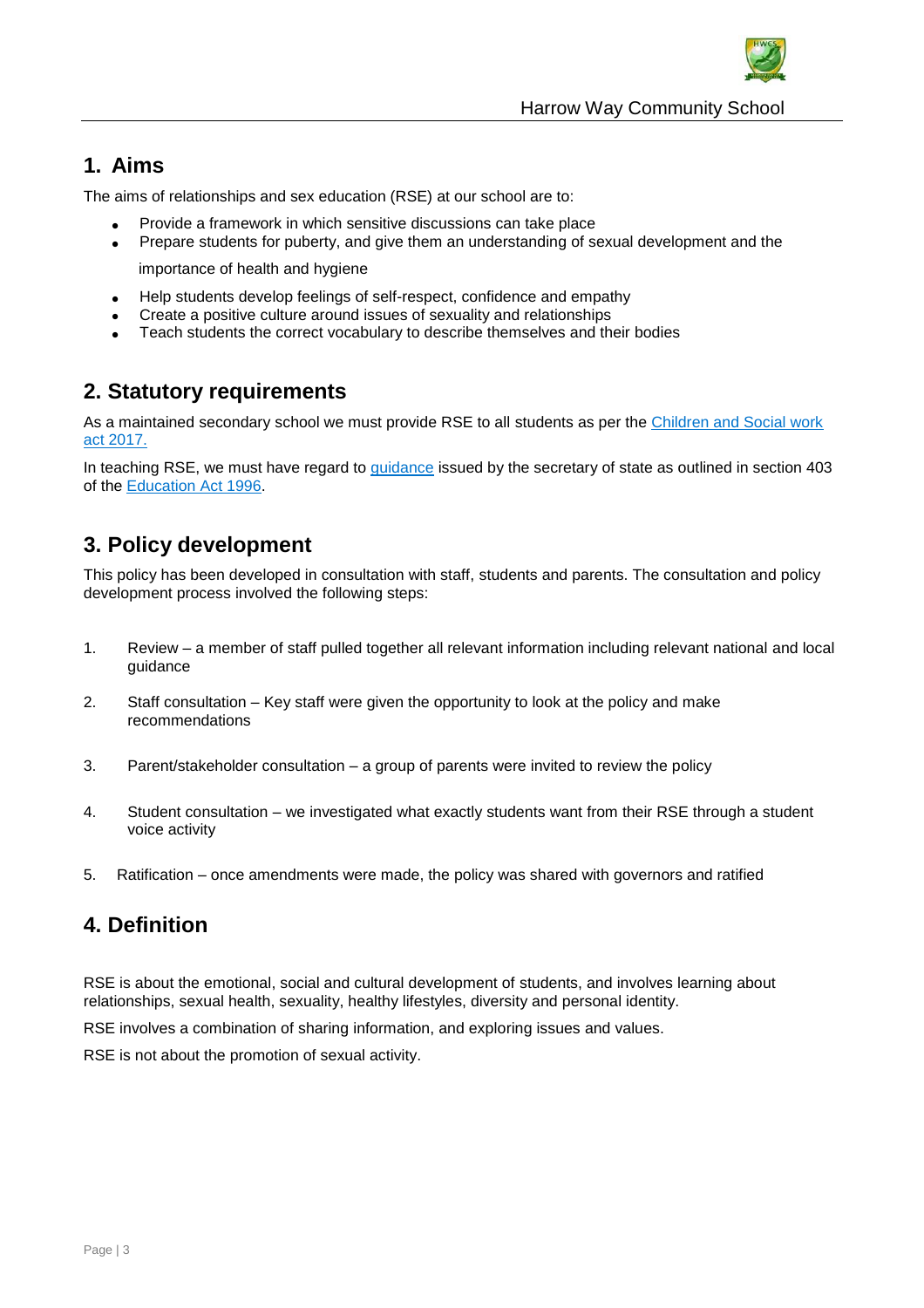

## **5. Curriculum**

Our curriculum is set out as per Appendix 1 but we may need to adapt it as and when necessary.

We have developed the curriculum in consultation with parents, students and staff, taking into account the age, needs and feelings of students. If students ask questions outside the scope of this policy, teachers will respond in an appropriate manner so they are fully informed and don't seek answers online.

## **6. Delivery of RSE**

RSE is taught within the personal, social, health and economic (PSHE) education curriculum. Biological aspects of RSE are taught within the science curriculum, and other aspects are included in religious education (RE).

RSE focuses on giving young people the information they need to help them develop healthy, nurturing relationships of all kinds including:

- Families
- Respectful relationships, including friendships
- Online and media
- Being safe
- Intimate and sexual relationships, including sexual health

For more information about our RSE curriculum, see Appendices 1 and 2.

These areas of learning are taught within the context of family life taking care to ensure that there is no stigmatisation of children based on their home circumstances (families can include single parent families, LGBT parents, families headed by grandparents, adoptive parents, foster parents/carers amongst other structures) along with reflecting sensitively that some children may have a different structure of support around them (for example: looked after children or young carers).

## <span id="page-3-0"></span>**7. Roles and responsibilities**

#### **7.1 The governing board**

The governing board will approve the RSE policy, and hold the head teacher to account for its implementation.

#### **7.2 The headteacher**

The head teacher is responsible for ensuring that RSE is taught consistently across the school, and for managing requests to withdraw students from non-statutory/non-science components of RSE (see section 8).

#### **7.3 Staff**

PSHE teaching staff are responsible for:

- Delivering RSE in a sensitive way
- Modelling positive attitudes to RSE
- Monitoring progress
- Responding to the needs of individual students
- Responding appropriately to students whose parents wish them to be withdrawn from the nonstatutory/non-science components of RSE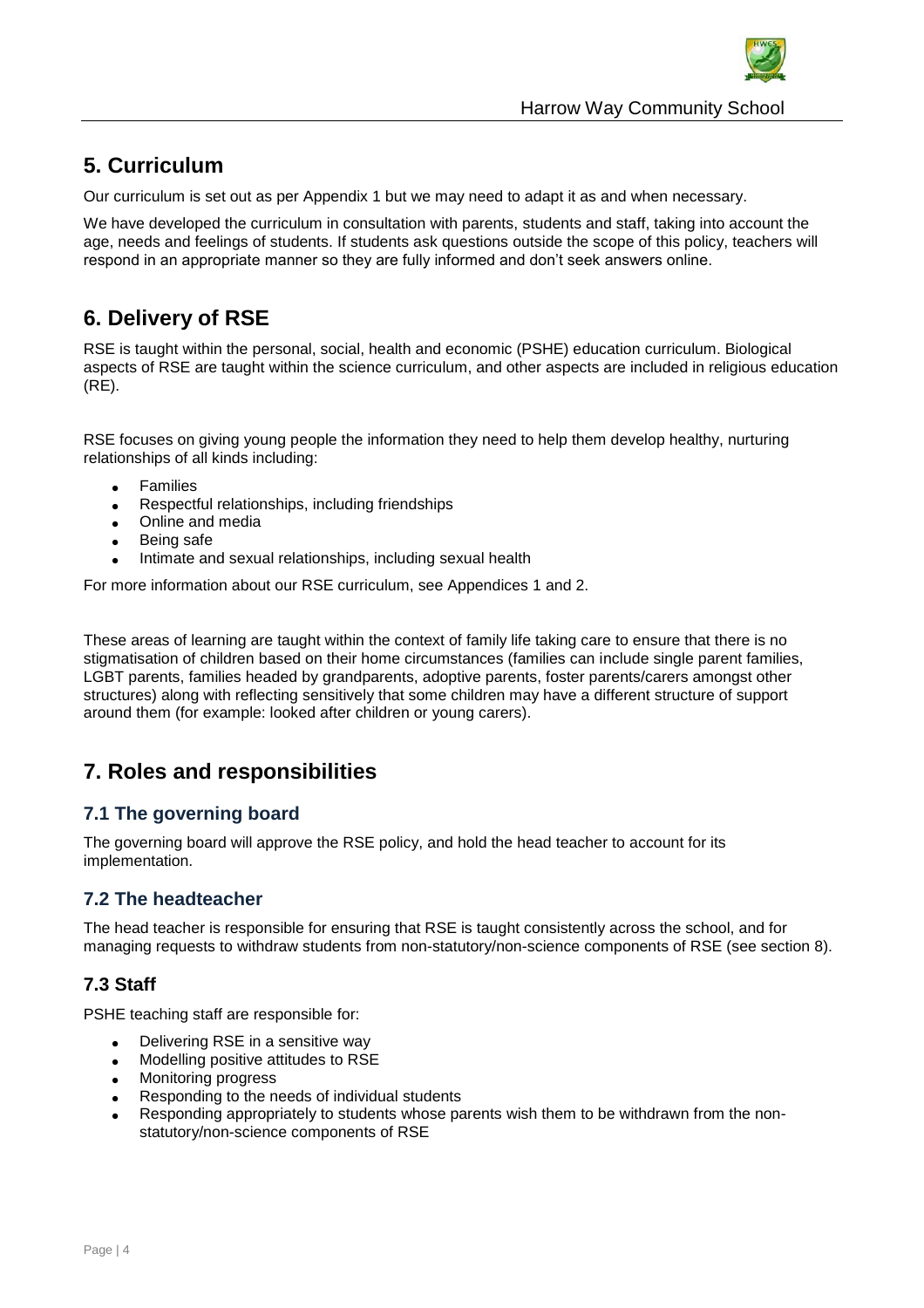

PSHE is taught by staff who use resources produced by the head of PSHE, regular meetings take place to ensure consistency and quality of delivery. If teachers have concerns about teaching RSE they are encouraged to discuss this with the head of PSHE in the first instance.

Head of PSHE is Kerry Holten - the head of PSHE has responsibility to ensure lessons cover the statutory requirements, that lessons are of high quality, are sequenced appropriately , progress is monitored, lessons are delivered sensitively and consistently. The head of PSHE will ensure that any changes to the curriculum are reflected in the RSE curriculum, see Appendices 1 and 2.

#### **7.4 Students.**

Students are expected to engage fully in RSE and, when discussing issues related to RSE, treat others with respect and sensitivity.

## <span id="page-4-0"></span>**8. Parents' right to withdraw**

Parents have the right to withdraw their children from the **non-statutory/non-science** components of sex education within RSE up to and until 3 terms before the child turns 16. After this point, if the child wishes to receive sex education rather than being withdrawn, the school will arrange this. However as all elements of the Harrow way curriculum fall under the statutory requirements of sex and relationship education it is therefore unlikely parents will be able to withdraw a student from any of these lessons. If however a parent feels they would like to discuss this further with the head teacher please complete the withdrawal form.

Requests for withdrawal should be put in writing using the form found in Appendix 3 of this policy and addressed to the head teacher.

A copy of withdrawal requests will be placed in the student's educational record. The head teacher will discuss the request with parents and take appropriate action.

## <span id="page-4-1"></span>**9. Training**

PSHE staff are trained on the delivery of RSE during regular meetings with the head of dept. and outside professionals,

The head teacher will also invite visitors from outside the school, such as school nurses or sexual health professionals, to provide support and training to staff teaching RSE.

## <span id="page-4-2"></span>**10. Monitoring arrangements**

The delivery of RSE is monitored by the head of PSHE through: learning walks, book scrutiny, student voice, staff feedback and the METAL (monitoring, evaluation of teaching and learning) process

This policy will be reviewed by the Deputy Head Teacher for personal development annually. At every review, the policy will be approved by the governing board.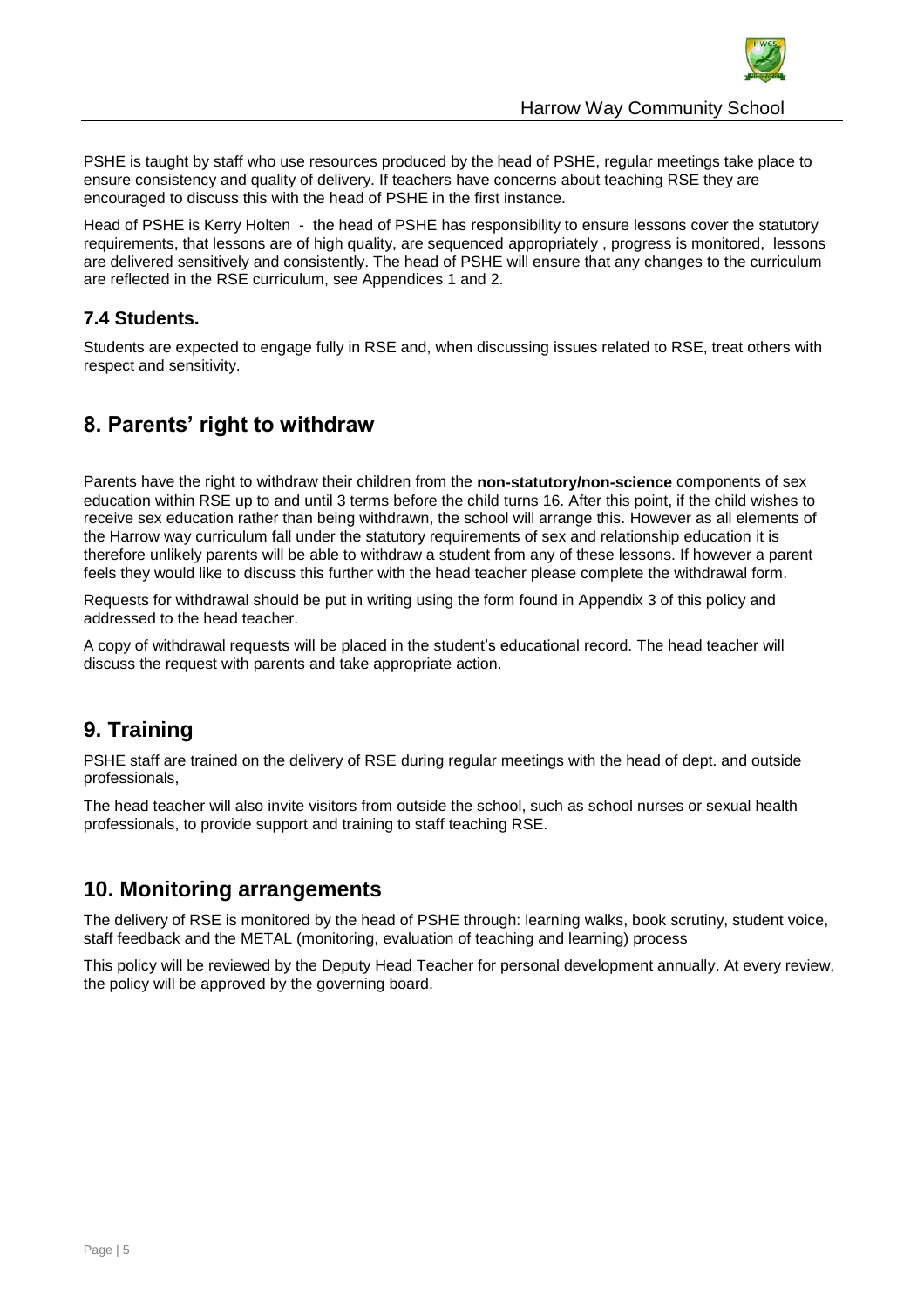## **Appendix 1: Curriculum map**

## **Relationships and sex education curriculum map**

<span id="page-5-0"></span>

| YEAR GROUP | <b>RSE THEMES</b>                                                           | <b>TOPIC/THEME DETAILS</b>                                                                                                                                                                                                                                                                                                                                                                                                                                                                                                                                                                                                                                                                                                                                                                                                                                                                                                                                                                                                                                                                                                                                                                                                                                                                                                                                                                                                                                                                                                                                                                                                                                          | <b>RESOURCES</b> |
|------------|-----------------------------------------------------------------------------|---------------------------------------------------------------------------------------------------------------------------------------------------------------------------------------------------------------------------------------------------------------------------------------------------------------------------------------------------------------------------------------------------------------------------------------------------------------------------------------------------------------------------------------------------------------------------------------------------------------------------------------------------------------------------------------------------------------------------------------------------------------------------------------------------------------------------------------------------------------------------------------------------------------------------------------------------------------------------------------------------------------------------------------------------------------------------------------------------------------------------------------------------------------------------------------------------------------------------------------------------------------------------------------------------------------------------------------------------------------------------------------------------------------------------------------------------------------------------------------------------------------------------------------------------------------------------------------------------------------------------------------------------------------------|------------------|
| Year 7     | -Positive<br>relationships<br>-Puberty<br>-Personal safety<br>-Reproduction | <b>Relationships-</b> This topic aims to teach students the importance of friendships<br>and how to create and maintain positive friendships. Also gives students the tools<br>to be able to recognise negative, toxic and bullying behaviour and understand how<br>to best deal with that behaviour. Recognise the positive qualities that we have in<br>our friends. Understand why friends are important to our mental health and our<br>own wellbeing.<br>- Getting to know you<br>- Forming friendships and friendship values. Identifying toxic behaviours.<br>- Recognising the positive features of our own friends<br>Puberty- This topic aims to prepare students for the array of physical and<br>emotional changes that will occur during puberty. The lessons are based on<br>scientific facts about how the body develops through puberty and give students the<br>tools to be able to deal with these changes. The importance of positive hygiene<br>habits and their role in a healthy lifestyle, giving girls the education and choice of<br>the types of sanitary products that are available to them.<br>- Recognise the physical changes<br>- Recognise the emotional changes<br>- Understanding the menstrual cycle and what to expect<br>- Hygiene routines<br>- Strategies to manage physical and mental changes that are a typical part of<br>growing up, including puberty and menstrual wellbeing.<br>Personal Safety- This topic aims to understand how to keep safe both in the<br>physical sense and online, recognise that not all communications online is<br>genuine. Students to understand what is meant by the term child sexual |                  |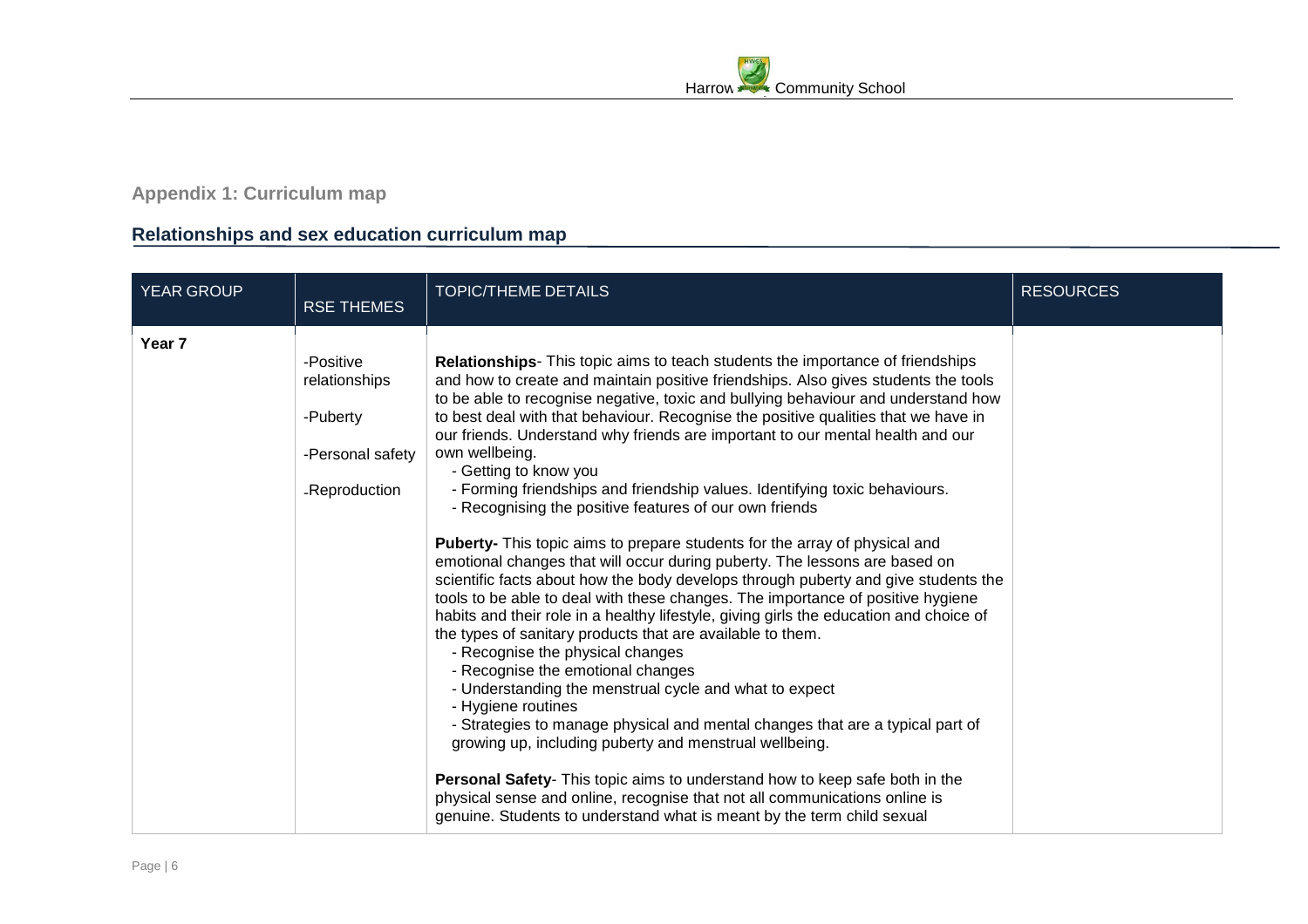

|                   |                                                | exploitation and that it is something that occurs frequently online. Recognise the<br>characteristics of online grooming and how to act appropriately and where to get<br>help.<br>- How to keep safe online<br>- Keeping private information safe<br>- Recognising suspicious behaviour online<br>- Knowing where to report suspicious behaviour to<br><b>Reproduction</b> - This topic explores puberty / parts and functions / intercourse /<br>pregnancy - The menstrual cycle prepares the female for pregnancy and stops if<br>the egg is fertilised by a sperm. The developing foetus relies on the mother to<br>provide it with oxygen and nutrients, to remove waste and protect it against<br>harmful substances. Be able to: Explain whether substances are passed from the<br>mother to the foetus or not. Use a diagram to show stages in development of a<br>foetus from the production of sex cells to birth. Describe causes of low fertility in<br>male and female reproductive systems. Identify key events on a diagram of the<br>menstrual cycle. Predict the effect of cigarettes, alcohol or drugs on the developing<br>foetus/birth |  |
|-------------------|------------------------------------------------|------------------------------------------------------------------------------------------------------------------------------------------------------------------------------------------------------------------------------------------------------------------------------------------------------------------------------------------------------------------------------------------------------------------------------------------------------------------------------------------------------------------------------------------------------------------------------------------------------------------------------------------------------------------------------------------------------------------------------------------------------------------------------------------------------------------------------------------------------------------------------------------------------------------------------------------------------------------------------------------------------------------------------------------------------------------------------------------------------------------------------------------------------------|--|
| Year <sub>8</sub> | - Bullying,<br>prejudice and<br>discrimination | Bullying, prejudice and discrimination - This topic aims to educate students<br>about making appropriate judgements about individuals regardless of common<br>stereotypes. Encourage students to create their own, unbiased opinion of<br>individuals based on that person's individual merit.<br>- Prejudice and discrimination origins.<br>- Discrimination focused on the homosexual community.<br>- Use of derogatory language toward the homosexual community.<br>- Understanding different types of bullying including cyberbullying.                                                                                                                                                                                                                                                                                                                                                                                                                                                                                                                                                                                                                |  |
|                   | - Family<br>relationships                      | <b>Family relationships</b> - This topic aims to educate students about the different<br>types of family and family structures. Focusing on the need for positive family<br>values over the relevance of family structure. We will understand the normal<br>behaviours that siblings will go through. Looking at the importance of marriage in<br>today's society and society's attitude towards divorce.<br>- Different types of family (nuclear, blended, foster etc.)<br>- Values within a family which make it a positive environment for everyone.                                                                                                                                                                                                                                                                                                                                                                                                                                                                                                                                                                                                    |  |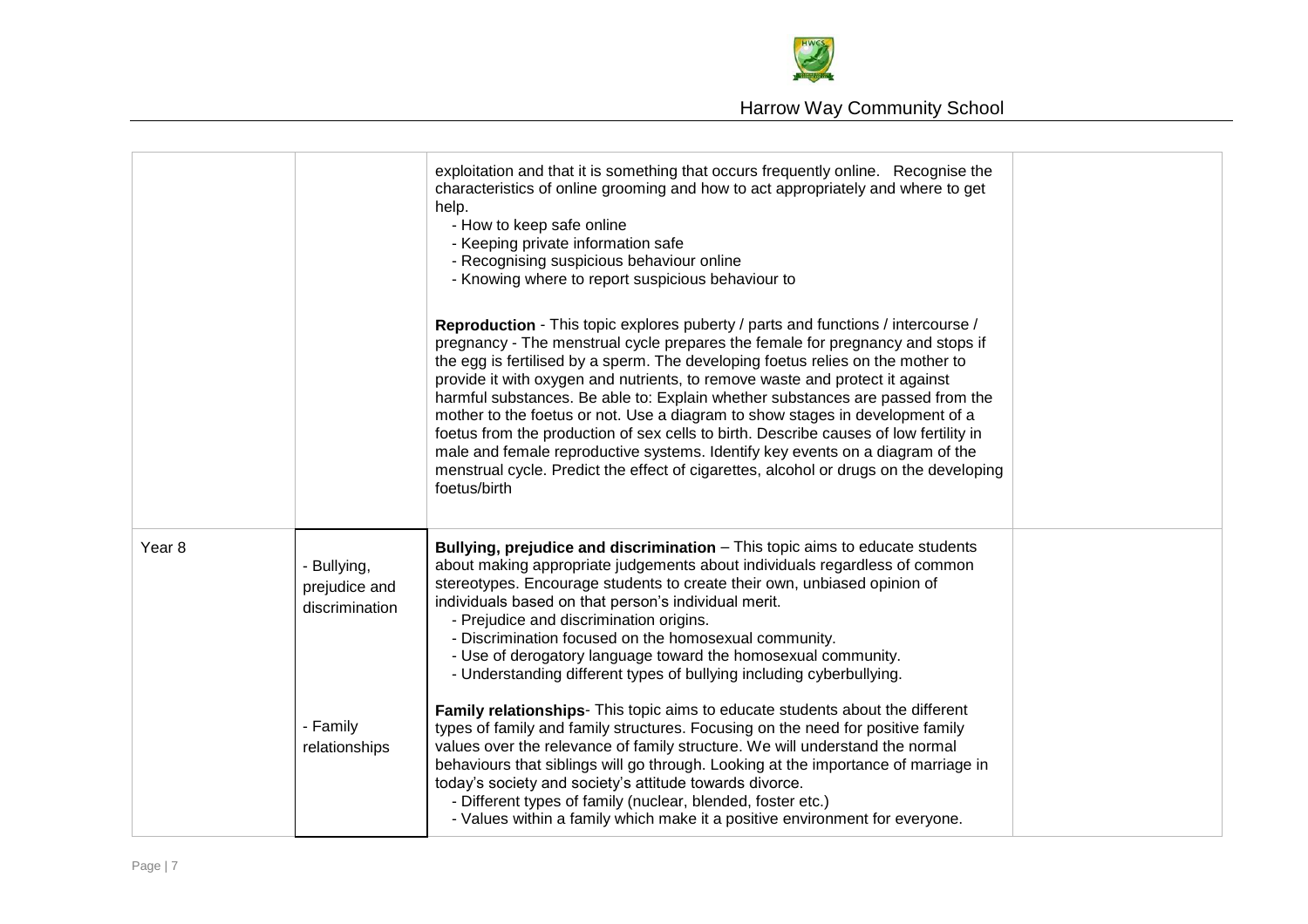

|        |                                        | - Sibling rivalry<br>- Marriage and divorce                                                                                                                                                                                                                                                                                                                                                                                                                                |  |
|--------|----------------------------------------|----------------------------------------------------------------------------------------------------------------------------------------------------------------------------------------------------------------------------------------------------------------------------------------------------------------------------------------------------------------------------------------------------------------------------------------------------------------------------|--|
| Year 9 | - Growing up<br>and sexual<br>maturity | Growing up- This topic aims to educate students further about their developing<br>bodies and the changing relationships between them and others around them<br>such as friends and parents, and address the growing attraction to others (sexual<br>relationships). Understanding teenage stereotypes and forming our own person.<br>- Are you a stereotypical teenager?                                                                                                   |  |
|        | - Contraception                        | <b>Contraception-</b> This topic aims to give students the understanding of various<br>types of contraception and how to choose and access the appropriate form<br>contraception. Students will understand the social influences around them that<br>may pressurise them to have sex. To understand that mixing alcohol, can lead to<br>making poor decisions and putting an individual in a vulnerable position.<br>- The right contraception<br>- Influences and condoms |  |
|        | - FGM                                  | Female genital mutilation- This topic aims to educate students about the risks<br>and myths surrounding FGM. To understand the dangers and surrounding FGM.<br>To understand that FGM is against the law and that if they suspect anyone<br>targeted for female circumcision they know who to report it to.<br>- FGM, myths and risks.                                                                                                                                     |  |
|        | - Body Image                           | <b>Body Image</b> – This topic aims to address the social pressures that young people<br>face when dealing with their body image and understanding how social media<br>could pressurise and give young people unrealistic expectations on what they<br>should look like.                                                                                                                                                                                                   |  |
|        | - Healthy<br>Relationships             | Healthy Relationships - This topic aims to identify the positive components of a<br>healthy relationship; family, friend, and intimate. To identify how certain<br>characteristics and behaviours may lead to an unhealthy relationship, and<br>understand what features contribute to a thriving and healthy relationship.                                                                                                                                                |  |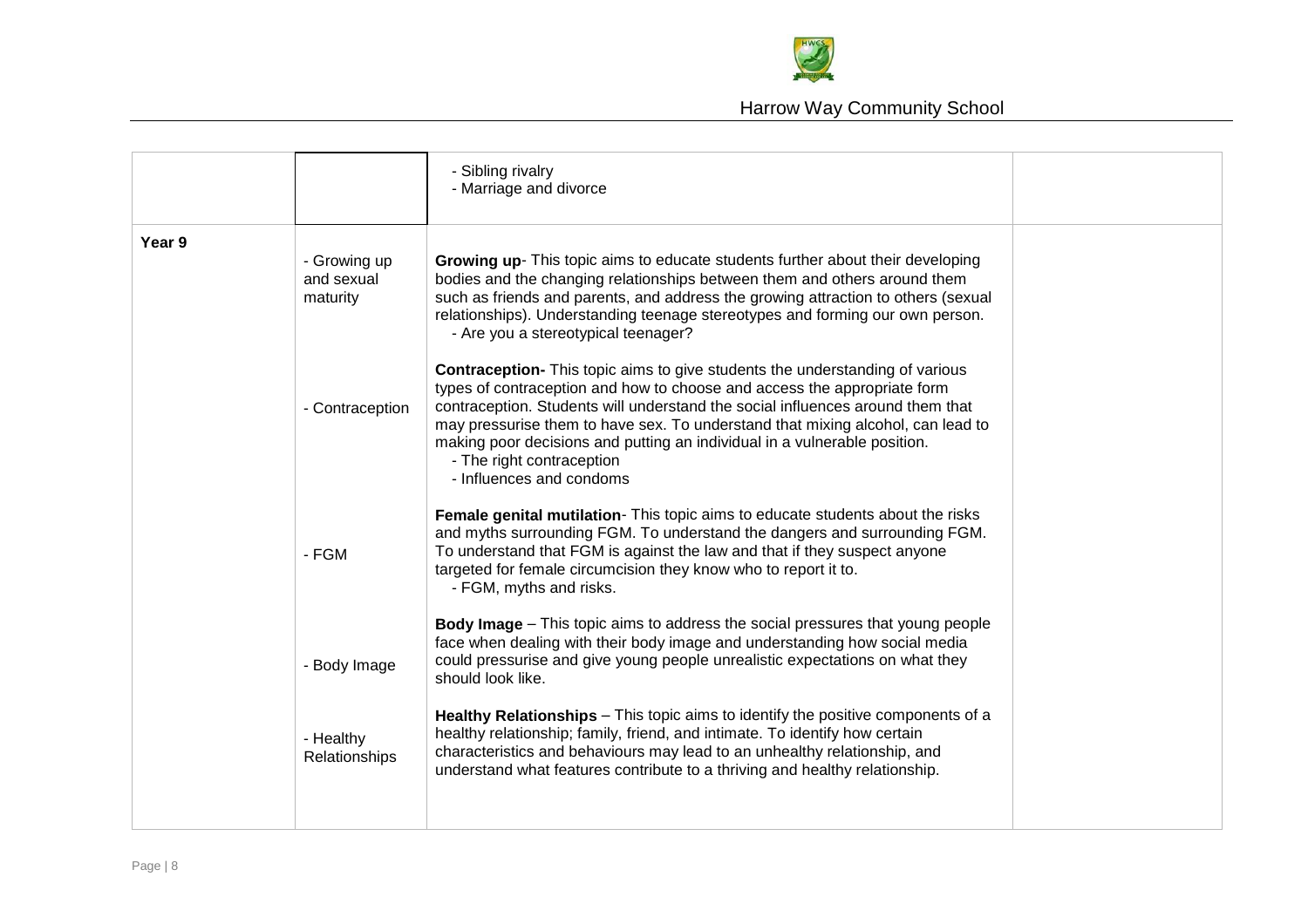

| Year 10 | - Physical,<br>emotional and<br>social effects of<br>pornography<br>-Sexuality | Physical, Emotional and Social effects of Pornography - This topic aims to<br>identify the various reasons as to why people have sex, and exploring the positive<br>and negative reasons. Identifying the laws that surround the use of pornography<br>and educate student's effects of regular use of pornography.<br><b>Sexuality</b> – This topic aims to identify the various types of sexualities and<br>exploring some of the prejudices that still exist towards non-heterosexual<br>individuals. Discussion based around prejudices and stigmas, and how we can<br>tackle those prejudices. |  |
|---------|--------------------------------------------------------------------------------|-----------------------------------------------------------------------------------------------------------------------------------------------------------------------------------------------------------------------------------------------------------------------------------------------------------------------------------------------------------------------------------------------------------------------------------------------------------------------------------------------------------------------------------------------------------------------------------------------------|--|
|         | - Effective<br>communication<br>in relationships<br>& Consent                  | <b>Effective Communication</b> – This topic aims to encourage positive, mature and<br>helpful conversation in a relationship. Recognise the various reasons why<br>someone may not want to engage in sex with a partner, and that pressuring a<br>partner is unacceptable. Understanding the term consent, and understanding the<br>boundaries for engaging in sexual acts.                                                                                                                                                                                                                         |  |
|         | - Pregnancy and<br>pregnancy<br>options<br>- Effective<br>contraceptive        | Pregnancy and pregnancy options - Recognise one of the consequences of<br>having unprotected sex. Understand the various options available when faced with<br>an unplanned pregnancy. Recognise the physical, social and emotional impacts of<br>being pregnant, particularly as a teen.                                                                                                                                                                                                                                                                                                            |  |
|         | methods<br>- Common STIs<br>- Healthy                                          | <b>Effective contraception methods</b> – Recognise the wider range of contraceptive<br>methods, analysing the pros and cons, and effectiveness for each method and<br>understanding how life circumstances and lifestyle can determine the best type of<br>contraceptive method.                                                                                                                                                                                                                                                                                                                    |  |
|         | relationships<br>Fertility                                                     | <b>Common STIs</b> - Gain knowledge on common STIs and how they are contracted.<br>Understanding the effects of the STIs and how they can have both short term and<br>long term effects on the body. Tackle the stigma attached to STIs and know where<br>to seek medical help if an STI is suspected.                                                                                                                                                                                                                                                                                              |  |
|         |                                                                                | Healthy Relationships - This topic aims to help students recognise the<br>characteristics of a healthy and an unhealthy relationship. Identifies types of<br>negative/abusive/controlling behaviours that a partner may exhibit. Gain and<br>develop skills that will help students identify abusive behaviours before they<br>progress further and become more damaging. Students to develop ideas on how                                                                                                                                                                                          |  |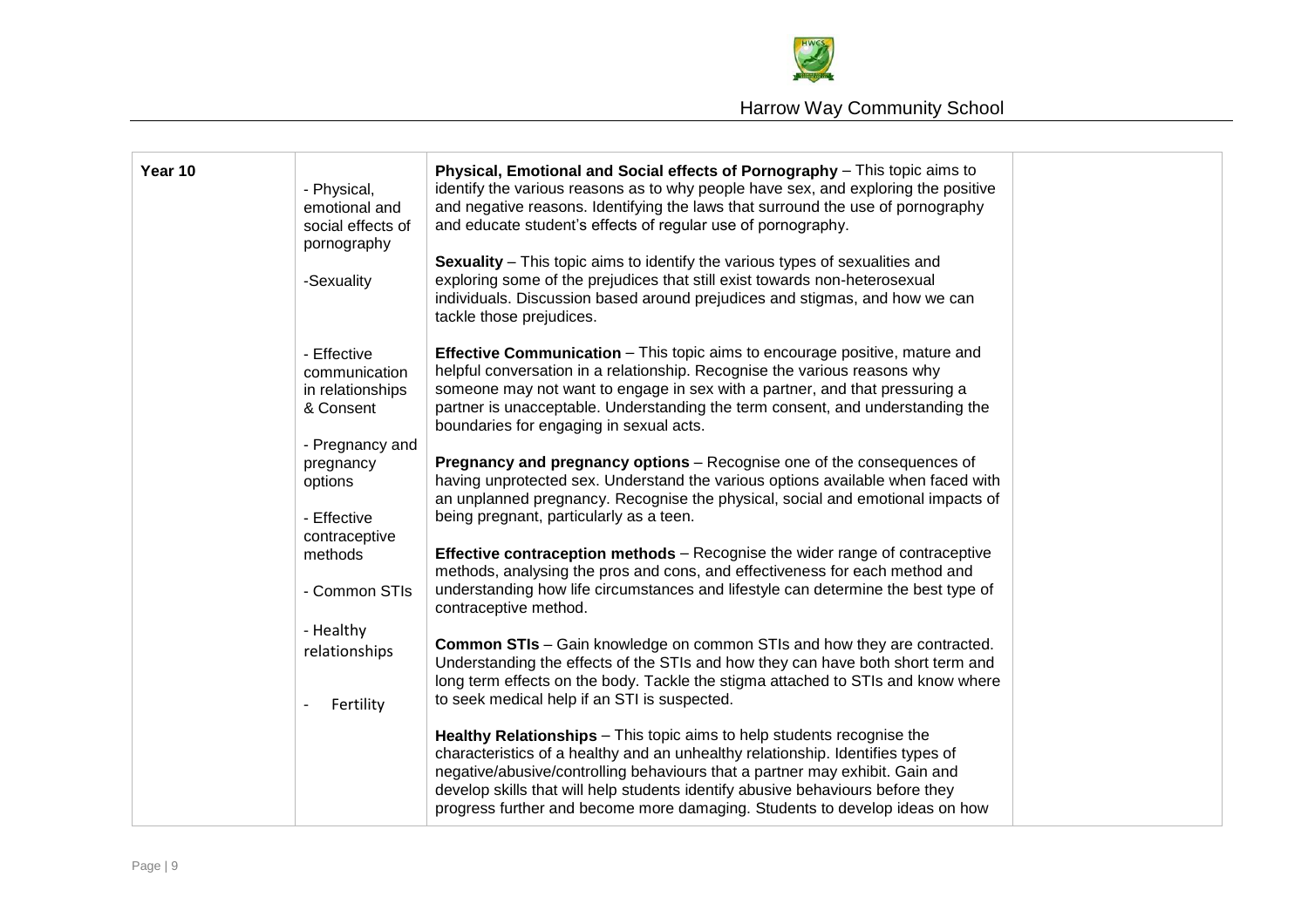

|  | to safely remove themselves from unhealthy/abusive behaviour. Identify where to<br>find informal and formal help.                                                                                                                                                                                  |  |
|--|----------------------------------------------------------------------------------------------------------------------------------------------------------------------------------------------------------------------------------------------------------------------------------------------------|--|
|  | Fertility - In this topic students should be able to describe the roles of hormones in<br>human reproduction, including the menstrual cycle.<br>During puberty reproductive hormones cause secondary sex characteristics to<br>develop.                                                            |  |
|  | Oestrogen is the main female reproductive hormone produced in the ovary. At<br>puberty eggs begin to mature and one is released approximately every 28 days.<br>This is called ovulation.                                                                                                          |  |
|  | Testosterone is the main male reproductive hormone produced by the testes and it<br>stimulates sperm production.                                                                                                                                                                                   |  |
|  | Several hormones are involved in the menstrual cycle of a woman.<br>- Follicle stimulating hormone (FSH) causes maturation of an egg in the ovary.<br>- Luteinising hormone (LH) stimulates the release of the egg.<br>- Oestrogen and progesterone are involved in maintaining the uterus lining. |  |
|  | Students should be able to evaluate the different hormonal and non-hormonal<br>methods of contraception.                                                                                                                                                                                           |  |
|  | Fertility can be controlled by a variety of hormonal and non-hormonal methods of<br>contraception.<br>These include:                                                                                                                                                                               |  |
|  | - Oral contraceptives that contain hormones to inhibit FSH production so that no<br>eggs mature<br>- Injection, implant or skin patch of slow release progesterone to inhibit the<br>maturation and release of eggs for a number of months or years                                                |  |
|  | - Barrier methods such as condoms and diaphragms which prevent the sperm<br>reaching an egg<br>- Intrauterine devices which prevent the implantation of an embryo or release a                                                                                                                     |  |
|  | hormone<br>- Spermicidal agents which kill or disable sperm<br>- Abstaining from intercourse when an egg may be in the oviduct                                                                                                                                                                     |  |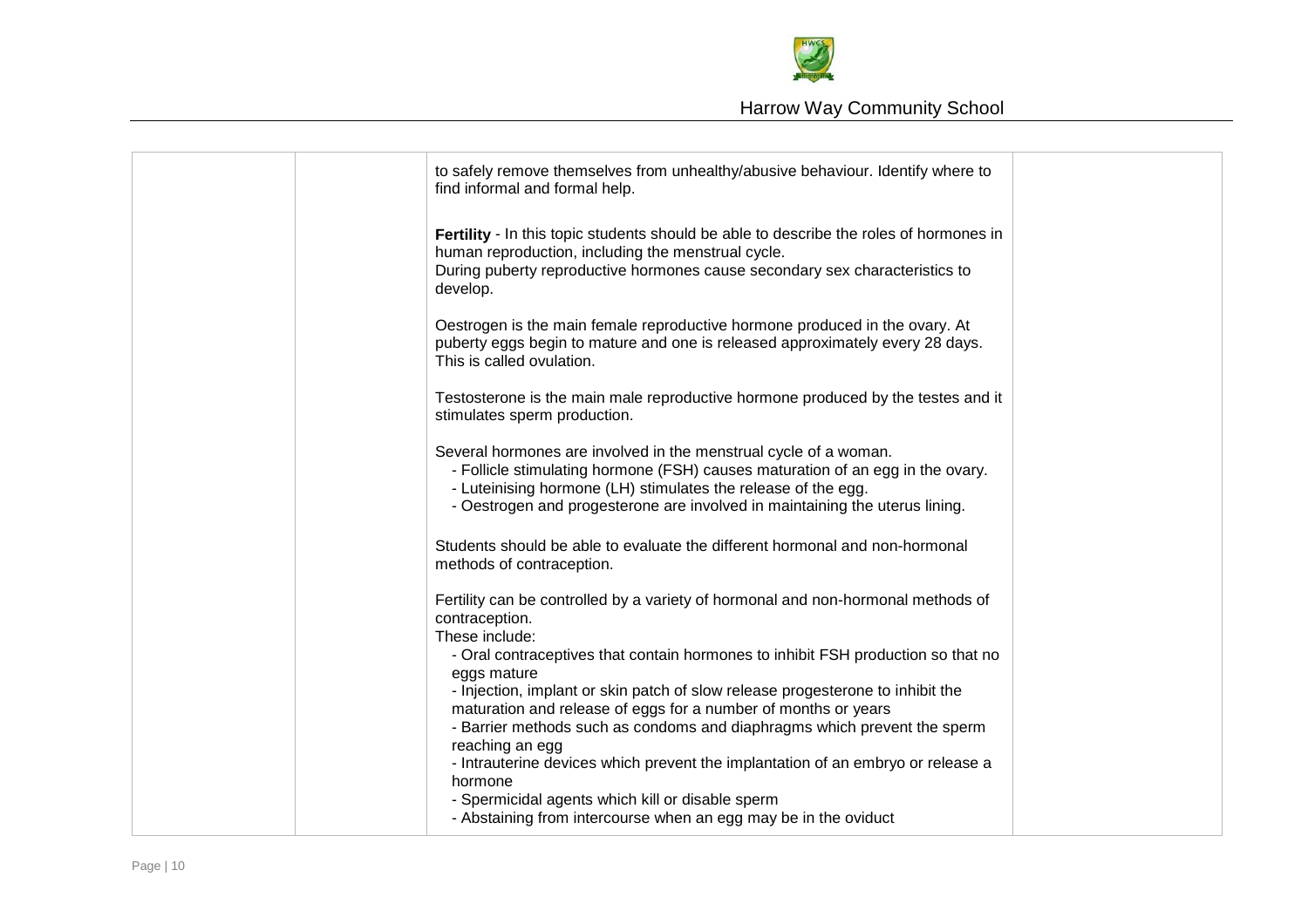

|         |         | - Surgical methods of male and female sterilisation.<br>Students should be able to explain the use of hormones in modern reproductive<br>technologies to treat infertility.<br>This includes giving FSH and LH in a 'fertility drug' to a woman. She may then<br>become pregnant in the normal way.<br>In Vitro Fertilisation (IVF) treatment.<br>- IVF involves giving a mother FSH and LH to stimulate the maturation of                                                                                                                                                                                                                               |  |
|---------|---------|----------------------------------------------------------------------------------------------------------------------------------------------------------------------------------------------------------------------------------------------------------------------------------------------------------------------------------------------------------------------------------------------------------------------------------------------------------------------------------------------------------------------------------------------------------------------------------------------------------------------------------------------------------|--|
|         |         | several eggs.<br>- The eggs are collected from the mother and fertilised by sperm from the father<br>in the laboratory.<br>-The fertilised eggs develop into embryos.<br>- At the stage when they are tiny balls of cells, one or two embryos are inserted<br>into the mother's uterus (womb).<br>Understand social and ethical issues associated with IVF treatments.<br>Although fertility treatment gives a woman the chance to have a baby of her<br>own:<br>- it is very emotionally and physically stressful<br>- the success rates are not high<br>- It can lead to multiple births which are a risk to both the babies and the mother.           |  |
| Year 11 | Alcohol | Alcohol - To understand how the consumption of alcohol can have a damaging<br>effect on a relationship. That alcohol can alter an individual's character, which may<br>lead to issues with friendships and relationships. Understand that behaviour that is<br>influenced by alcohol can have wider social impacts, such as job loss and criminal<br>charges. Understand that friends who pressure each other to drink may be a sign<br>of a toxic/unsupportive/unhealthy friendship. Recognise that most individuals who<br>consume alcohol heavily on a regular basis, tend to have very poor relationships<br>including friends, family and intimate. |  |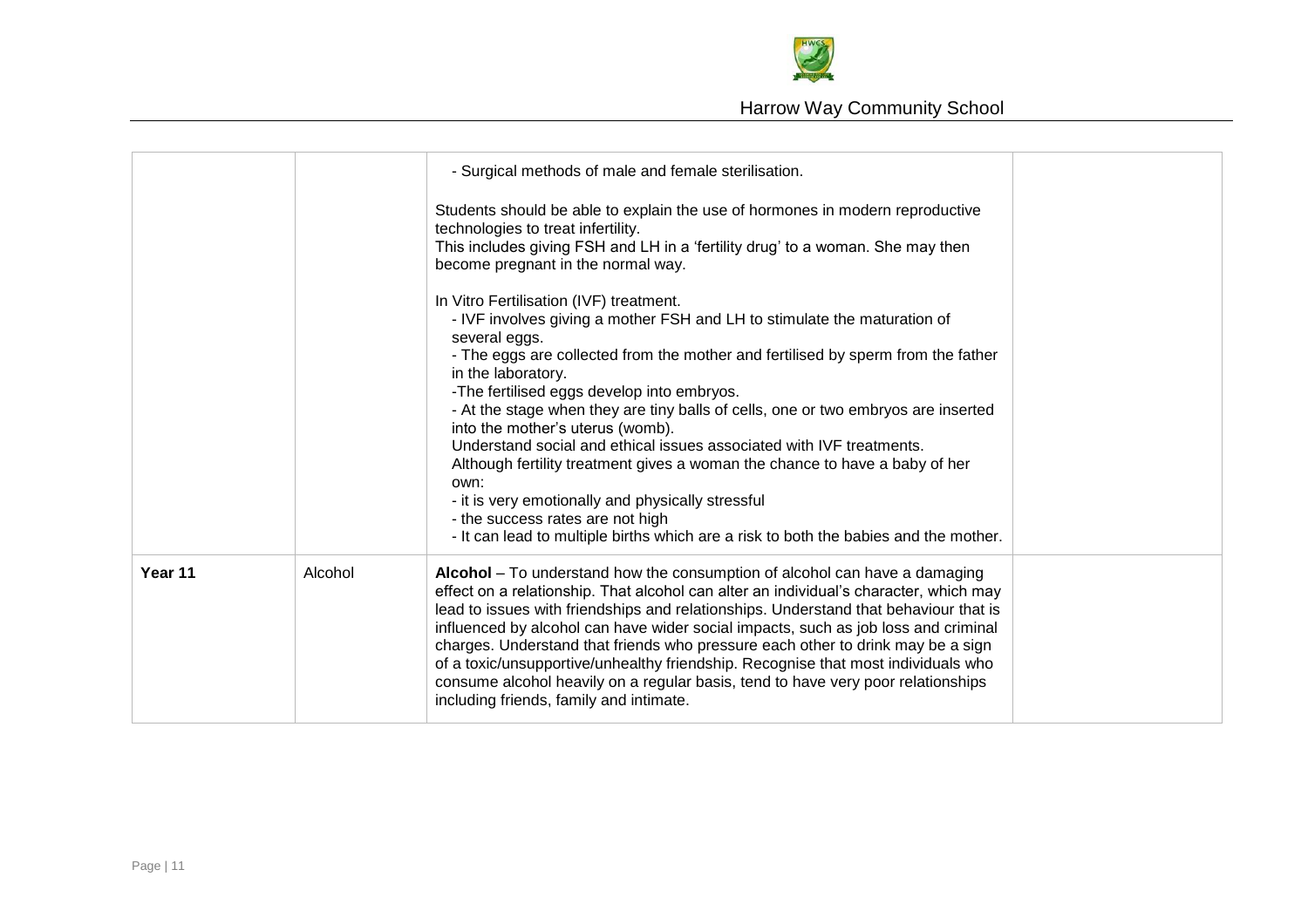

<span id="page-11-0"></span>

| <b>TOPIC</b>                                             | <b>STUDENTS SHOULD KNOW</b>                                                                                                                                                                                                                                                                                                                                                                                                                                                                                                                                                                                                                                                                                                                                                                                                                                                                                                                                                                                                                                                                                                                                                                                                                                                                                                                                                                                                                                                                                                                                            |  |  |  |
|----------------------------------------------------------|------------------------------------------------------------------------------------------------------------------------------------------------------------------------------------------------------------------------------------------------------------------------------------------------------------------------------------------------------------------------------------------------------------------------------------------------------------------------------------------------------------------------------------------------------------------------------------------------------------------------------------------------------------------------------------------------------------------------------------------------------------------------------------------------------------------------------------------------------------------------------------------------------------------------------------------------------------------------------------------------------------------------------------------------------------------------------------------------------------------------------------------------------------------------------------------------------------------------------------------------------------------------------------------------------------------------------------------------------------------------------------------------------------------------------------------------------------------------------------------------------------------------------------------------------------------------|--|--|--|
| Families                                                 | That there are different types of committed, stable relationships<br>$\bullet$<br>How these relationships might contribute to human happiness and their importance for bringing up children<br>$\bullet$<br>What marriage is, including their legal status e.g. that marriage carries legal rights and protections not available to couples who<br>$\bullet$<br>are cohabiting or who have married, for example, in an unregistered religious ceremony<br>Why marriage is an important relationship choice for many couples and why it must be freely entered into<br>$\bullet$<br>The characteristics and legal status of other types of long-term relationships<br>$\bullet$<br>The roles and responsibilities of parents with respect to raising of children, including the characteristics of successful parenting<br>$\bullet$<br>How to: determine whether other children, adults or sources of information are trustworthy: judge when a family, friend, intimate<br>or other relationship is unsafe (and to recognise this in others' relationships); and, how to seek help or advice, including reporting<br>concerns about others, if needed.                                                                                                                                                                                                                                                                                                                                                                                                                |  |  |  |
| Respectful<br>relationships,<br>including<br>friendships | The characteristics of positive and healthy friendships (in all contexts, including online) including: trust, respect, honesty,<br>$\bullet$<br>kindness, generosity, boundaries, privacy, consent and the management of conflict, reconciliation and ending relationships. This<br>includes different (non-sexual) types of relationship<br>Practical steps they can take in a range of different contexts to improve or support respectful relationships<br>$\bullet$<br>How stereotypes, in particular stereotypes based on sex, gender, race, religion, sexual orientation or disability, can cause<br>$\bullet$<br>damage (e.g. how they might normalise non-consensual behaviour or encourage prejudice)<br>That in school and in wider society they can expect to be treated with respect by others, and that in turn they should show due<br>$\bullet$<br>respect to others, including people in positions of authority and due tolerance of other people's beliefs<br>About different types of bullying (including cyberbullying), the impact of bullying, responsibilities of bystanders to report bullying<br>$\bullet$<br>and how and where to get help<br>That some types of behaviour within relationships are criminal, including violent behaviour and coercive control<br>$\bullet$<br>What constitutes sexual harassment and sexual violence and why these are always unacceptable<br>$\bullet$<br>The legal rights and responsibilities regarding equality (particularly with reference to the protected characteristics as defined in<br>$\bullet$ |  |  |  |

## **Appendix 2: By the end of secondary school students should know**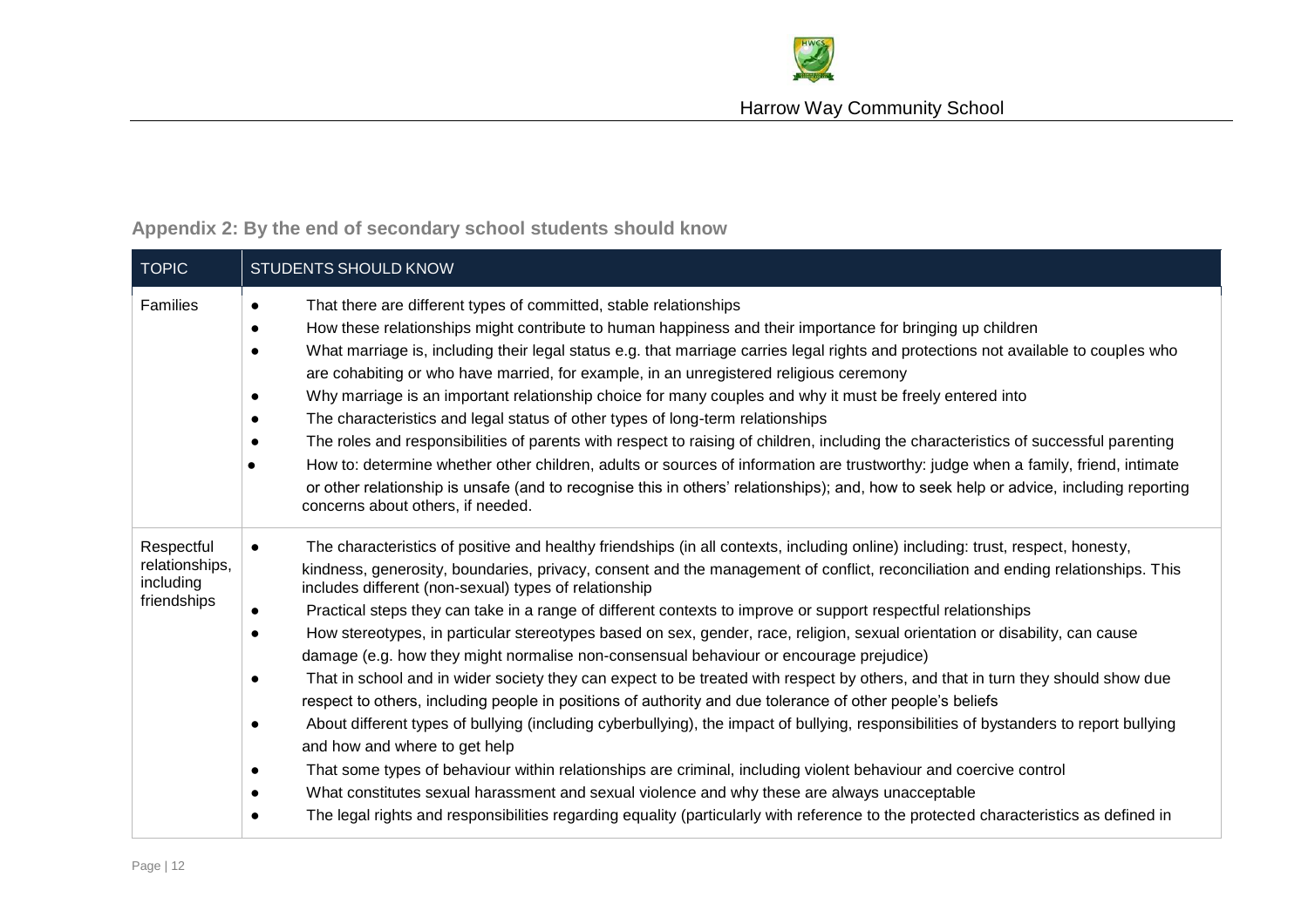

## Harrow Way Community School

|                                                                        | the Equality Act 2010) and that everyone is unique and equal                                                                                                                                                                                                                                                                                                                                                                                                                                                                                                                                                                                                                                                                                                                                                                                                                                                                                                                                                                                                                                                                            |
|------------------------------------------------------------------------|-----------------------------------------------------------------------------------------------------------------------------------------------------------------------------------------------------------------------------------------------------------------------------------------------------------------------------------------------------------------------------------------------------------------------------------------------------------------------------------------------------------------------------------------------------------------------------------------------------------------------------------------------------------------------------------------------------------------------------------------------------------------------------------------------------------------------------------------------------------------------------------------------------------------------------------------------------------------------------------------------------------------------------------------------------------------------------------------------------------------------------------------|
| Online and<br>media                                                    | Their rights, responsibilities and opportunities online, including that the same expectations of behaviour apply in all contexts,<br>$\bullet$<br>including online<br>About online risks, including that any material someone provides to another has the potential to be shared online and the<br>$\bullet$<br>difficulty of removing potentially compromising material placed online<br>Not to provide material to others that they would not want shared further and not to share personal material which is sent to<br>$\bullet$<br>them<br>What to do and where to get support to report material or manage issues online<br>$\bullet$<br>The impact of viewing harmful content<br>That specifically sexually explicit material e.g. pornography presents a distorted picture of sexual behaviours, can damage the<br>$\bullet$<br>way people see themselves in relation to others and negatively affect how they behave towards sexual partners<br>That sharing and viewing indecent images of children (including those created by children) is a criminal offence which carries<br>$\bullet$<br>severe penalties including jail |
| Being safe                                                             | How information and data is generated, collected, shared and used online<br>$\bullet$<br>The concepts of, and laws relating to, sexual consent, sexual exploitation, abuse, grooming, coercion, harassment, rape,<br>$\bullet$<br>domestic abuse, forced marriage, honour-based violence and FGM, and how these can affect current and future relationships                                                                                                                                                                                                                                                                                                                                                                                                                                                                                                                                                                                                                                                                                                                                                                             |
|                                                                        | How people can actively communicate and recognise consent from others, including sexual consent, and how and when<br>$\bullet$<br>consent can be withdrawn (in all contexts, including online)                                                                                                                                                                                                                                                                                                                                                                                                                                                                                                                                                                                                                                                                                                                                                                                                                                                                                                                                          |
| Intimate and<br>sexual<br>relationships,<br>including<br>sexual health | How to recognise the characteristics and positive aspects of healthy one-to-one intimate relationships, which include mutual<br>$\bullet$<br>respect, consent, loyalty, trust, shared interests and outlook, sex and friendship<br>That all aspects of health can be affected by choices they make in sex and relationships, positively or negatively, e.g. physical,<br>emotional, mental, sexual and reproductive health and wellbeing<br>The facts about reproductive health, including fertility and the potential impact of lifestyle on fertility for men and women<br>$\bullet$<br>That there are a range of strategies for identifying and managing sexual pressure, including understanding peer pressure,<br>$\bullet$<br>resisting pressure and not pressuring others<br>That they have a choice to delay sex or to enjoy intimacy without sex<br>$\bullet$                                                                                                                                                                                                                                                                  |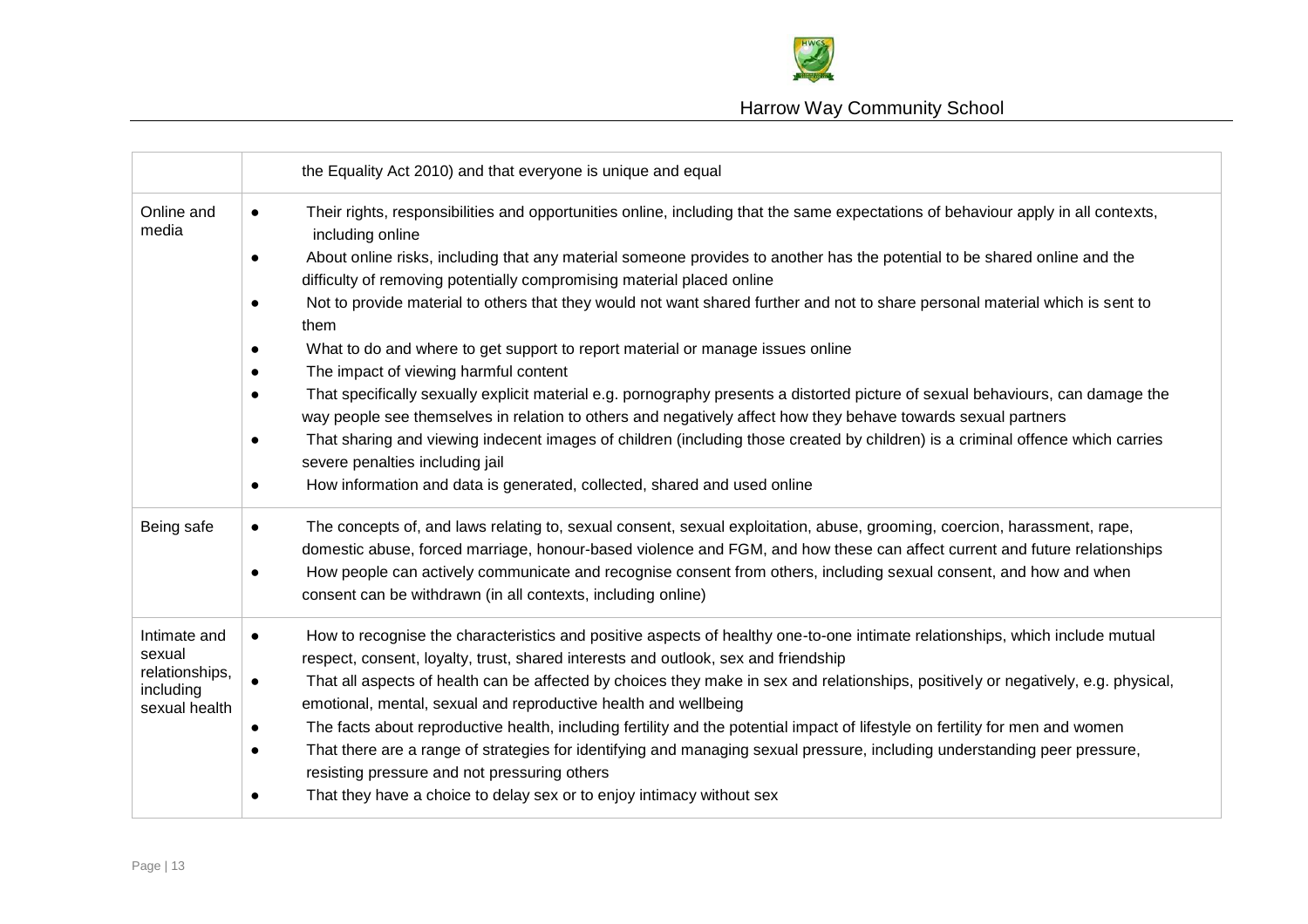

|  | The facts about the full range of contraceptive choices, efficacy and options available                                        |
|--|--------------------------------------------------------------------------------------------------------------------------------|
|  | The facts around pregnancy including miscarriage                                                                               |
|  | That there are choices in relation to pregnancy (with medically and legally accurate, impartial information on all options,    |
|  | including keeping the baby, adoption, abortion and where to get further help)                                                  |
|  | How the different sexually transmitted infections (STIs), including HIV/AIDs, are transmitted, how risk can be reduced through |
|  | safer sex (including through condom use) and the importance of and facts about testing                                         |
|  | About the prevalence of some STIs, the impact they can have on those who contract them and key facts about treatment           |
|  | How the use of alcohol and drugs can lead to risky sexual behaviour                                                            |
|  | How to get further advice, including how and where to access confidential sexual and reproductive health advice and treatment  |
|  |                                                                                                                                |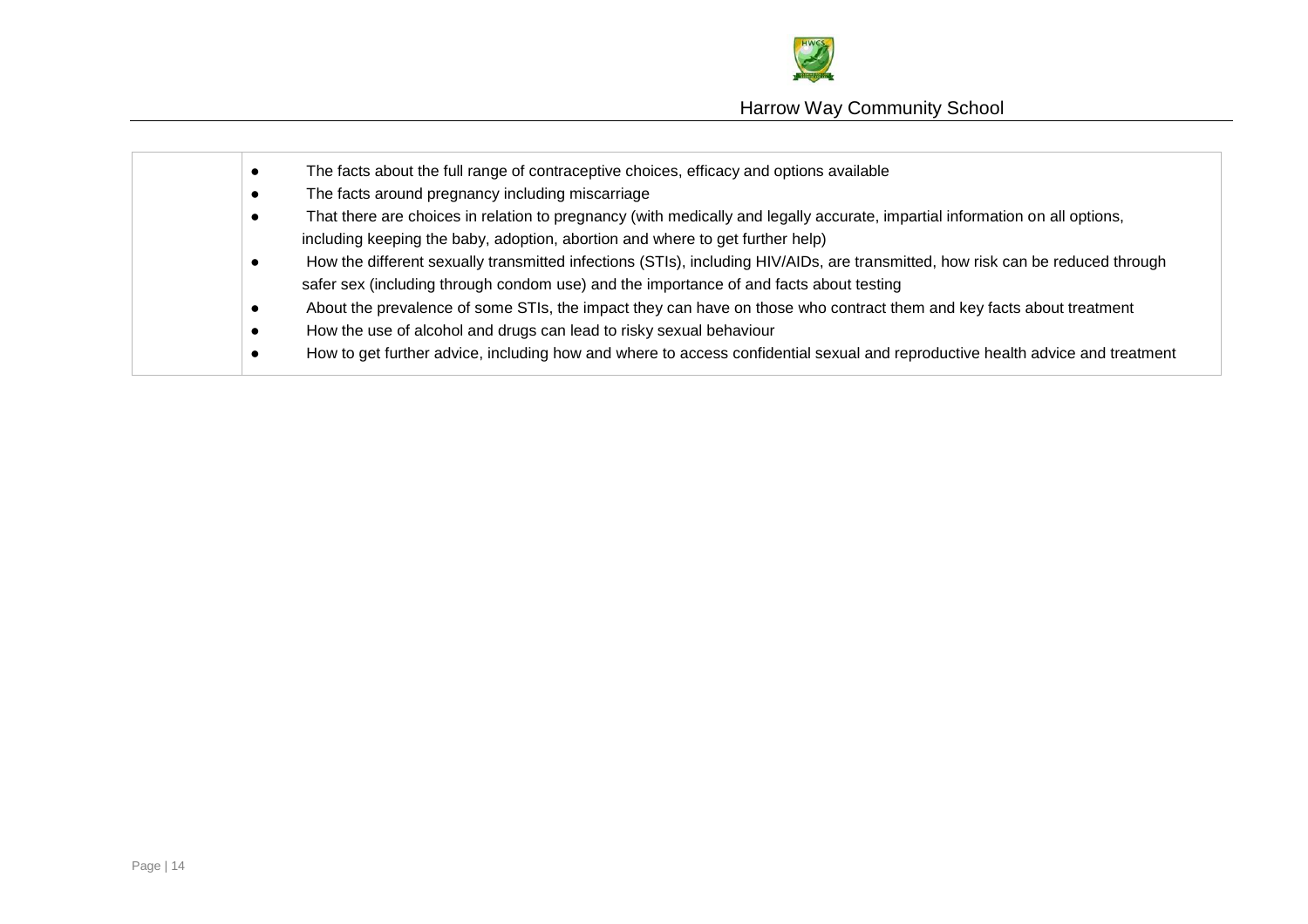## <span id="page-14-0"></span>**Appendix 3: Parent form: withdrawal from sex education within RSE**

| TO BE COMPLETED BY PARENTS |                                                                                  |       |  |
|----------------------------|----------------------------------------------------------------------------------|-------|--|
| Name of child              |                                                                                  | Class |  |
| Name of parent             |                                                                                  | Date  |  |
|                            | Reason for withdrawing from sex education within relationships and sex education |       |  |
|                            |                                                                                  |       |  |
|                            |                                                                                  |       |  |
|                            |                                                                                  |       |  |
|                            |                                                                                  |       |  |
|                            |                                                                                  |       |  |
|                            | Any other information you would like the school to consider                      |       |  |
|                            |                                                                                  |       |  |
|                            |                                                                                  |       |  |
| Parent signature           |                                                                                  |       |  |
|                            |                                                                                  |       |  |

| TO BE COMPLETED BY THE SCHOOL                     |  |  |
|---------------------------------------------------|--|--|
| Agreed actions<br>from discussion<br>with parents |  |  |
|                                                   |  |  |